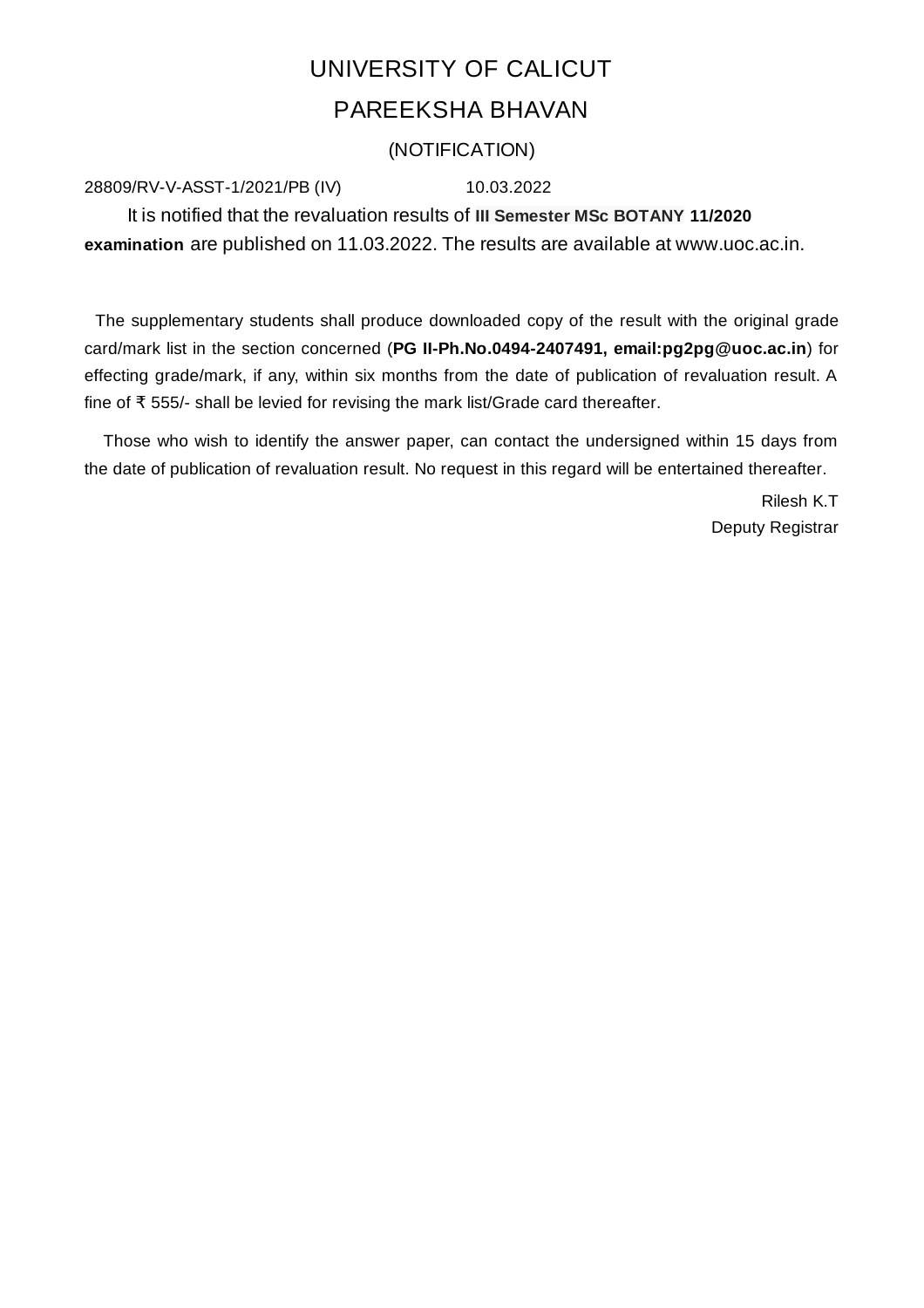| <b>REVALUATION RESULT</b>              |                                |                                                                                                                                      |                                             |  |  |
|----------------------------------------|--------------------------------|--------------------------------------------------------------------------------------------------------------------------------------|---------------------------------------------|--|--|
| III SEM MSC BOTANY 11/2020 EXAMINATION |                                |                                                                                                                                      |                                             |  |  |
| <b>REGISTER</b><br><b>NUMBER</b>       | <b>NAME</b>                    | <b>PAPER</b>                                                                                                                         | <b>STATUS</b>                               |  |  |
| KIATMBT002                             | <b>APARNA P RAJ</b>            | <b>BIOTECHNOLOGY AND</b><br><b>BIOINFORMATICS</b>                                                                                    | <b>NO CHANGE</b>                            |  |  |
| KIATMBT009                             | NIKHILA A                      | <b>BIOTECHNOLOGY AND</b><br><b>BIOINFORMATICS</b>                                                                                    | <b>CHANGE</b>                               |  |  |
| KIATMBT013                             | <b>SEENATH SK</b>              | <b>PLANT</b><br>PHYSIOLOGY, METABOLISM<br><b>AND BIOCHEMISTRY</b>                                                                    | <b>CHANGE</b>                               |  |  |
| KIATMBT013<br>KIATMBT016               | <b>SEENATH SK</b><br>VINAYA T  | <b>BIOTECHNOLOGY AND</b><br><b>BIOINFORMATICS</b><br>ANGIOSPERM<br>MORPHOLOGY, ANGIOSPER<br>M TAXONOMY AND PLANT<br><b>RESOURCES</b> | <b>NO CHANGE</b><br><b>CHANGE</b>           |  |  |
| KIATMBT016                             | <b>VINAYA T</b>                | <b>BIOTECHNOLOGY AND</b><br><b>BIOINFORMATICS</b>                                                                                    | <b>NO CHANGE</b>                            |  |  |
| LFATMBT006                             | <b>BRIGIT THOMAS P</b>         | <b>PLANT</b><br>PHYSIOLOGY, METABOLISM<br>AND BIOCHEMISTRY                                                                           | <b>CHANGE</b>                               |  |  |
| LFATMBT014                             | <b>SOUMYA SUNNY</b>            | <b>PLANT</b><br>PHYSIOLOGY, METABOLISM<br><b>AND BIOCHEMISTRY</b>                                                                    | WILL BE<br><b>PUBLISHED</b><br><b>LATER</b> |  |  |
| SGATMBT003 ASIYAAA                     |                                | <b>PLANT</b><br>PHYSIOLOGY, METABOLISM<br><b>AND BIOCHEMISTRY</b>                                                                    | <b>CHANGE</b>                               |  |  |
| SGATMBT003 ASIYAAA                     |                                | <b>ANGIOSPERM</b><br>MORPHOLOGY, ANGIOSPER<br>M TAXONOMY AND PLANT<br><b>RESOURCES</b>                                               | <b>CHANGE</b>                               |  |  |
| SGATMBT007                             | MANJULAKSHMI<br><b>MENON M</b> | PLANT<br>PHYSIOLOGY, METABOLISM<br><b>AND BIOCHEMISTRY</b>                                                                           | <b>CHANGE</b>                               |  |  |